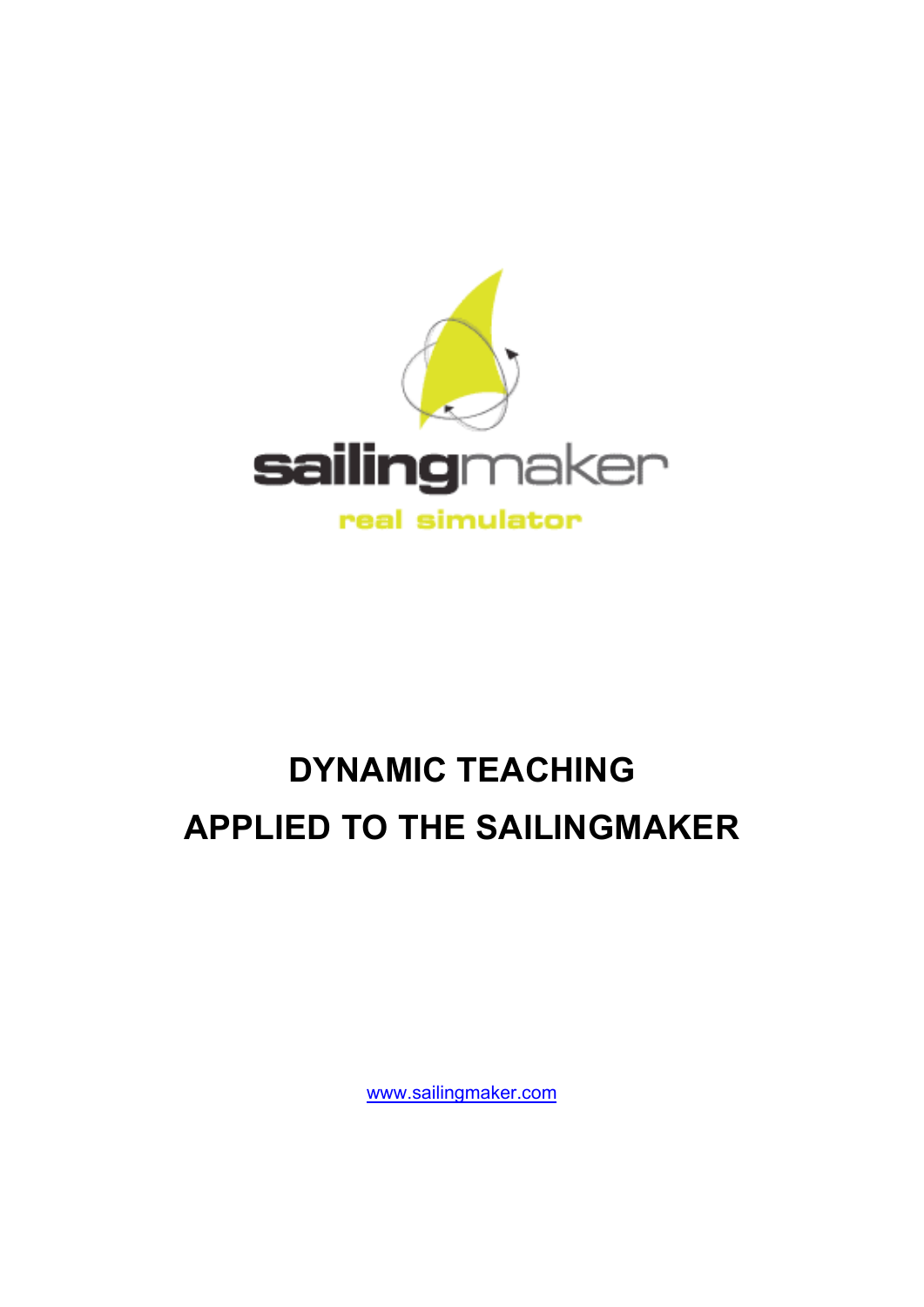*If we consider learning a dynamic process and interpersonal relationship between instructor and student, becomes very important the teaching method adopted. I believe that today are changed instruments and methods of teaching, the youth of this generation use them daily at school and during leisure time like Computer, Internet and Wii.*

*Taking into account these changes, I believe that today, even learning the sport of sailing must be based on more dynamic proposals , modern and fun. The simulator that I created, must be used as support for teaching the sail, I think it can be considered one of the most innovative tools to facilitate teaching and learning with a dynamic process, convinced more and more that the practical demonstration helps to achieve the objectives.* 

*The Sailingmaker not want to replace the practice in water but become a valid and modern teaching support for all the instructors and sailing clubs that with passion are promoting and teaching the sport of sailing.* 

*Sergio Pariscenti – FIV Instructor*



 $51$ Born Crema, in vears old Consultant. Communications **FIV** instructor, president of the Crema Sailing Association.He divides his attention between sailing and running, especially desert racing.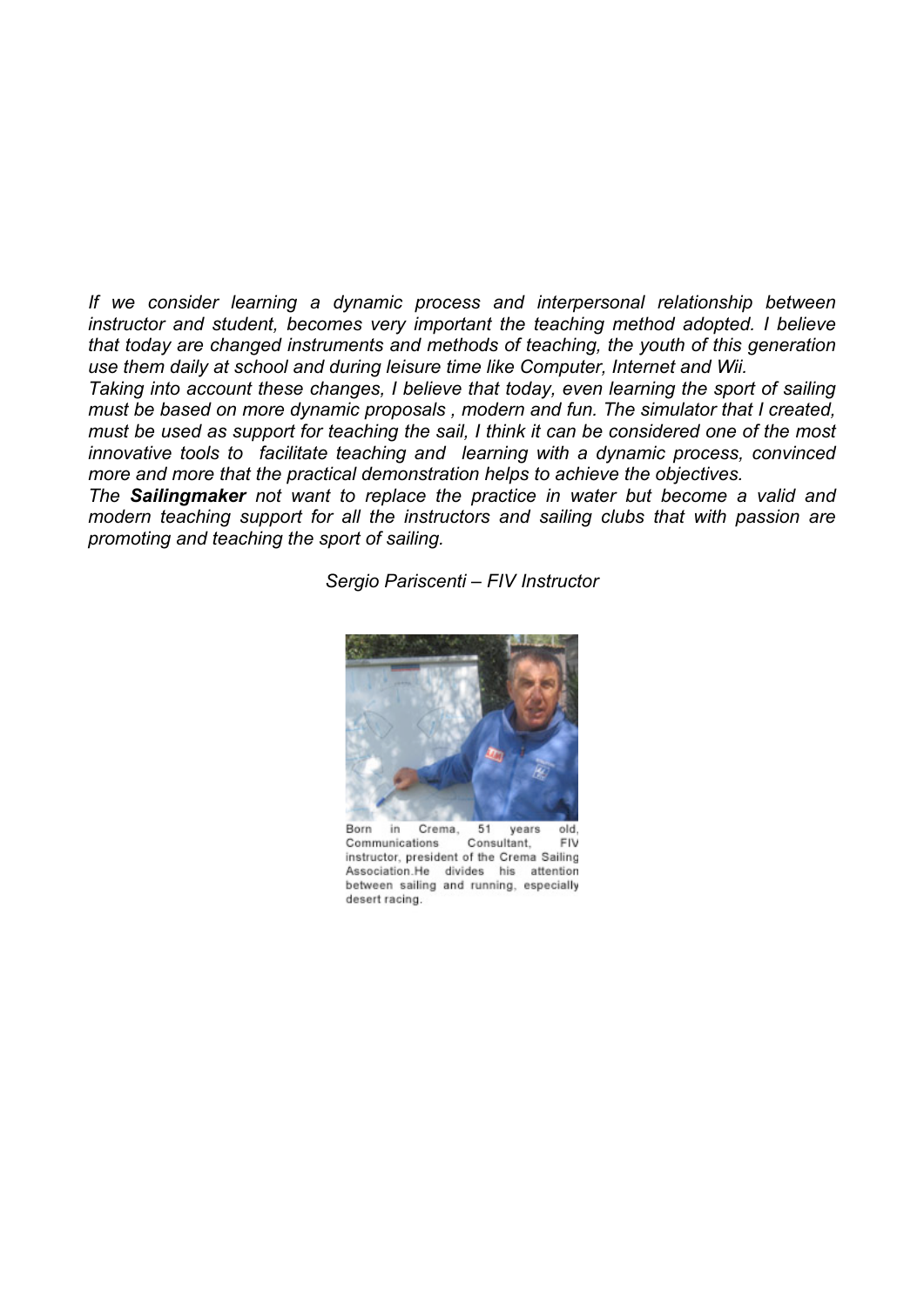# **ADVANTAGES AND TEACHING OPPORTUNITIES**

**1 - Enjoy and facilitate learning with playful methodology early approaches to the sail.**

**2 - Enter in schools with a dynamic and fun approach.**

**3 - Attenuation-annulations fears / uncertainties related to the boat imbalances on the water.**

- **4 Exercises with boat completely equipped.**
- **5 - Facilitating communication between instructor and student.**
- **6 - Close monitoring the correct positions, attitude, movements.**
- **7 Further specific and technical information about the dingy.**
- **8 - Preparatory exercises for athletic training.**
- **9 - Ensure the training activities even in bad weather days.**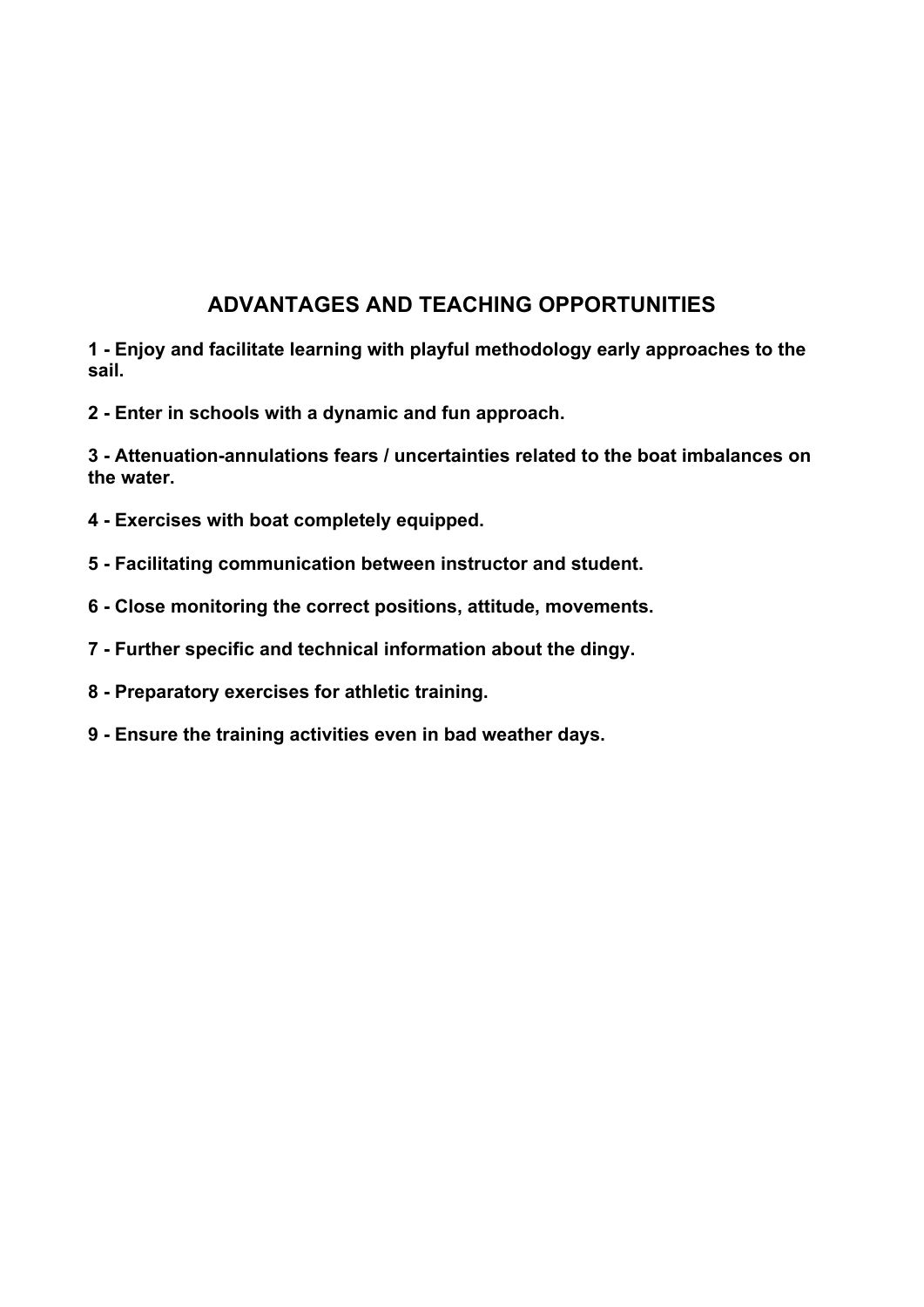# **1 - Have fun and facilitate learning with playful methodology in the first approaches to sailing.**

Creating this didactic phase of acquisition situations more similar to those that students will find in water using a method that reduces the time of attention to theoretical exposure with the benefit of learning more practical, fun and exciting for students.

#### **2 - Enter the school with a dynamic and fun approach.**

Today SailingMaker is the only instrument in the world capable of promoting sailing in schools with a dynamic and fun approach. Using this innovative and dynamic simulator each club has the opportunity, after a phase of theoretical presentation, to provide to the boys the practical activity on the simulator making them fully engaged. The involvement of boys, becomes more attractive and certainly more fun and less boring of a normal theoretical lesson on the blackboard.

#### **3 - Attenuation or annulations' fears and uncertainties related to the boat mbalances on the water.**

To acquire at this stage stability on the boat, teaching the student about the situation to him yet unknown, simulating instability and roll, preparing him to acquire familiarity and confidence with instability and deal more safely with entering the water.

#### **4 - Exercises with boat completely equipped.**

At this stage the instructor teaching stimulates students' curiosity by showing the different parts of the dingy and illustrating a dynamic gaits, correct body position and reproduce the various points of sailing using the electronic rudder.

Student's takes turns performing the exercise on the simulator which will be later repeated in water.

#### **5 - Facilitating communication between instructor and student.**

Through the use of the simulator will be eliminated the difficulties of communication between raft and boat. Teaching at this stage reduces pressure on the alliance of the instructor. Often for reasons of engine noise, distance and hearing difficulties, the instructor is forced to use a tone of voice that could be interpreted as a rebuke by the student touching his feelings.